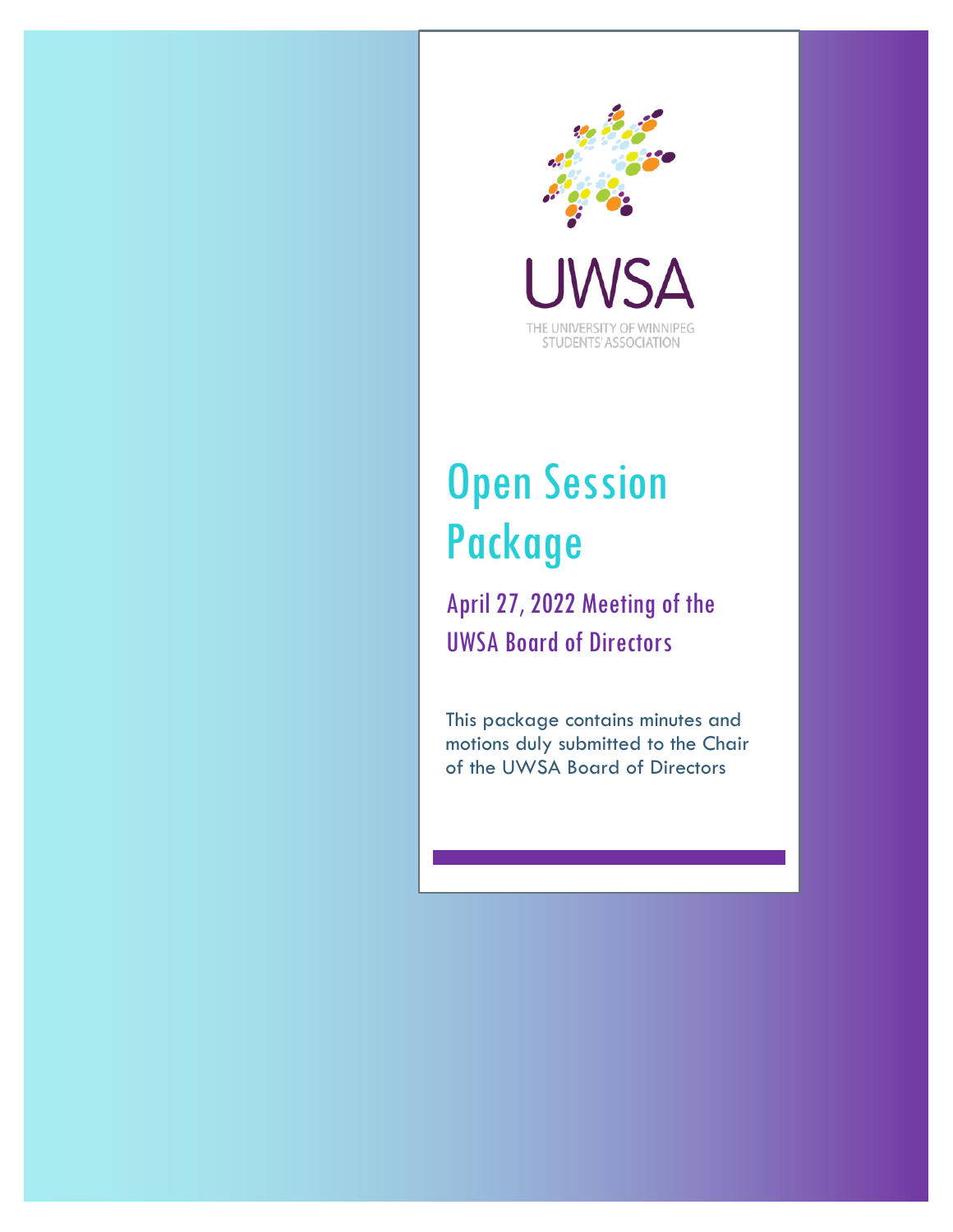## Table of Contents

- Page 3 Open Session Minutes of the March 30, 2022 Meeting of the UWSA Board of **Directors**
- Page 16 Open Session Minutes of the March 10, 2022 Meeting of the UWSA Daycare Management Committee
- Page 20 Open Session Minutes of the April 21, 2022 Meeting of the UWSA Executive Committee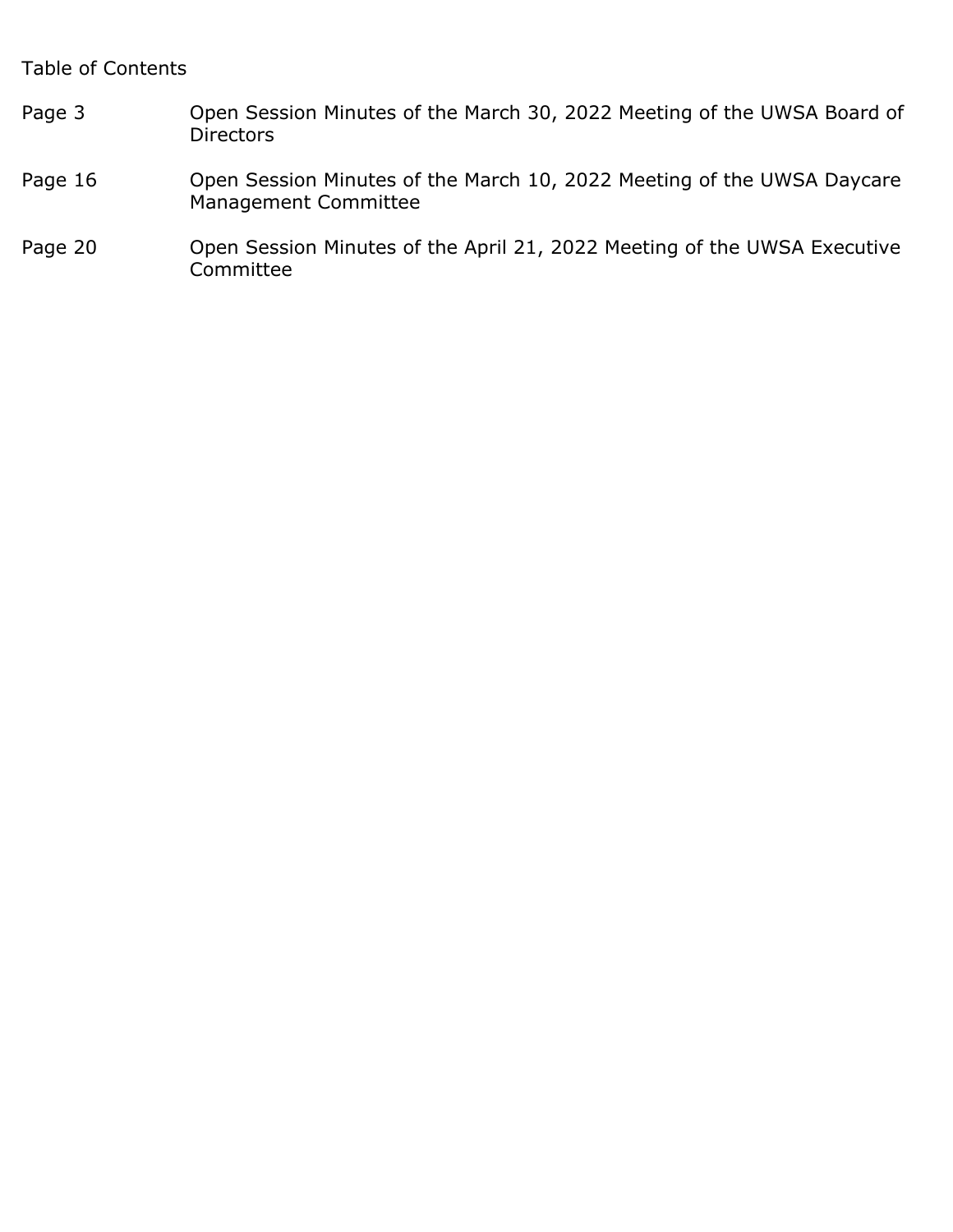#### **Board in Attendance:**

Co-Chair of the Board: Anjola Aderinto Co-Chair of the Board: Alizeh Faran Secretary of the Board: Emmanuel Oladele President: Kiratveer (Kirt) Singh Hayer Vice-President Student Affairs: Reza Saker Hossain Vice-President External Affairs: Jonathan Henderson Accessibility Director: Sarah Anderson Arts Director: Umar Awan Business and Economics Director: Bedel Shafe'a Environmental Ethics Co-Director: Adhiraj Majumder Graduate Students' Director: Jude Obidiagha Racialized Student Co-Director: Shubham Kumar Recreation & Athletics Co-Director: Ripanjot Kaur Gill Science Director: Bavleen Kaur Urban and Inner-City Director: Dagen Perrott Part-Time/Mature Students' Director: Clifford Stornel Community Liaison Director: Shawna Péloquin Recreation & Athletics Co-Director: Will Sass Emerging Leader Director (1-year term): Chhavi Dhir Emerging Leader Co-Director (2-year term): Deep Thind Environmental Ethics Co-Director: Navdeep Singh

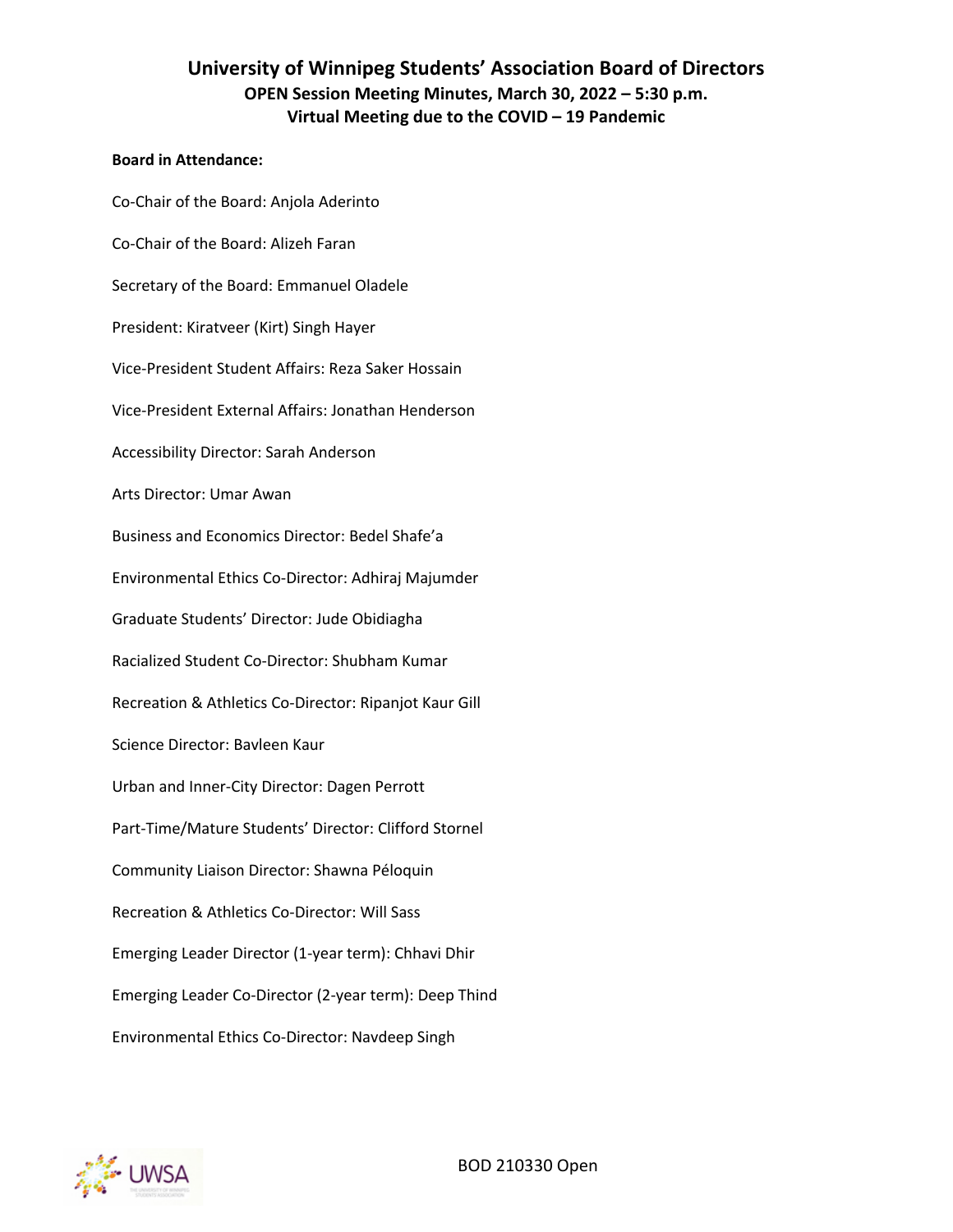#### **Board Absent:**

International Students' Co-Director**:** Priyanshu Setia Student Living Director: Ifeoma S. Onyekwelu International Students Co-Director: Riya Katia Women, Trans & Non-Binary Co-Director: Mansi K. Joshi Emerging Leader Director (1-year term): Karanpartap Singh Emerging Leader Co-Director (2-year term): Amanpreet Singh Emerging Leader Director – 2 Year Term: Faith Marcial Racialized Student Co-Director: Manjot Singh Sembhi Women, Trans & Non-Binary Co-Director: Gursimran Kaur

#### **Staff in Attendance:**

Thomas Hanan, Admin Assistant

Olayemi Olaleye, Chief Financial Officer

#### **Guests:**

Keith Sinclair, Harris Consulting Barbara Axworthy, Harris Consulting Oyin Akinboye - Student Jeremy Klassen – Student Karn Sanghav – Student Avery Keen – Student Colton Mckillop - Student

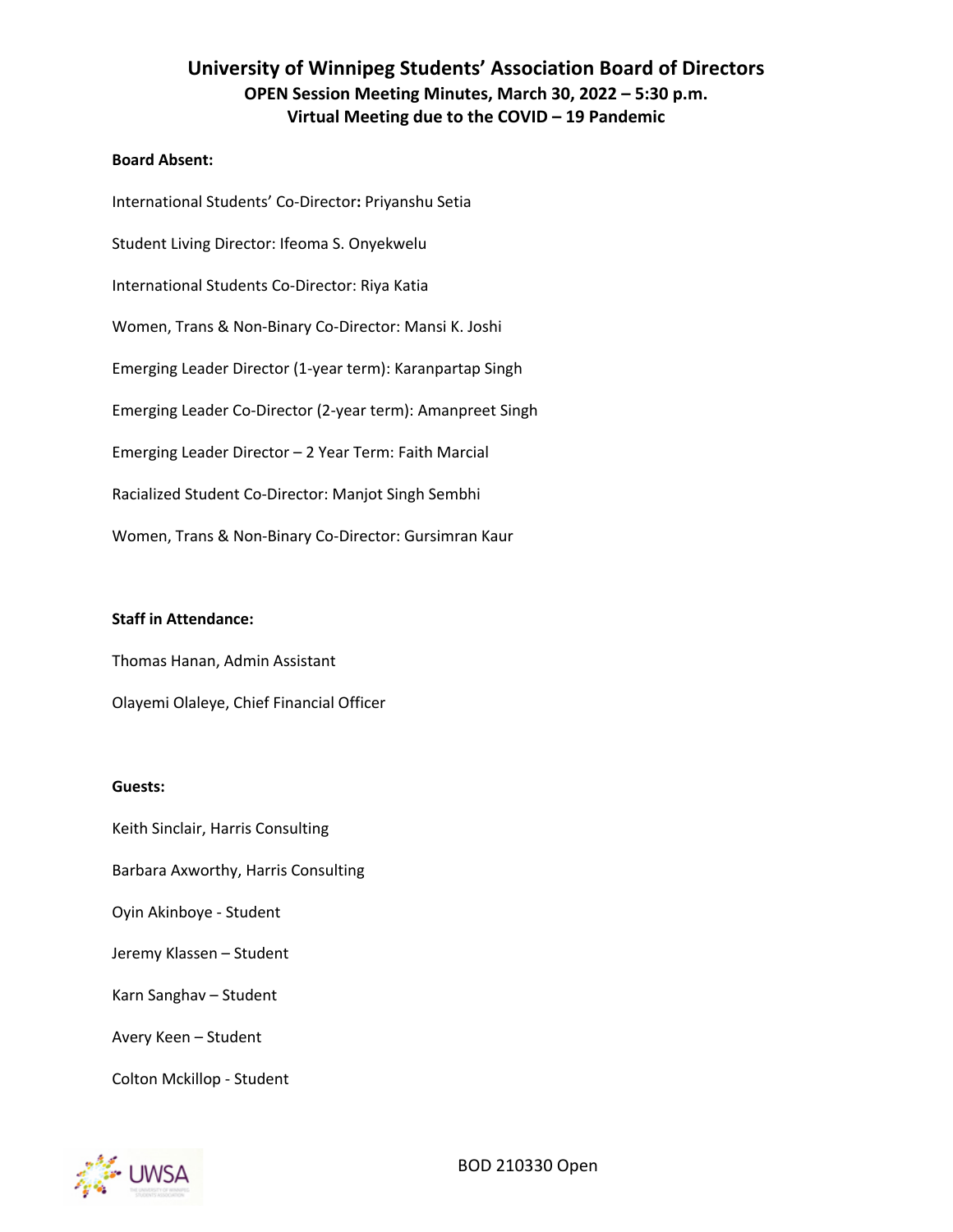Lance Lecocq-Gareau – Student

Kiera Augusto – Student

Daniel Kot – Student

Ferdinand Avikpe – Student

Savannah Jolicoeur – Student

Cierra Bettens – Student

Kaynat Grewal - Student

Kanwalpreet Kaur - Student

#### **Open Session**

#### **1. Call to Order**

The regular monthly meeting of the University of Winnipeg Students' Association Board of Directors was held on Wednesday March 30, 2022, via a virtual meeting due to the COVID-19 pandemic. The Chair called the meeting to order at 5:39 p.m. Following the confirmation of quorum, the house continued to the agenda.

#### **2. Introduction Circle**

Anjola A. asks all in attendance to write into the chat with their name, position, and pronouns.

#### **3. Approval of the Order of Business**

**Kirt H. moves 7.a By-law and Policy package to 4.a Special Business.**

#### **Motion carries**

**Cliff S. moves to approve order of business as amended.** 

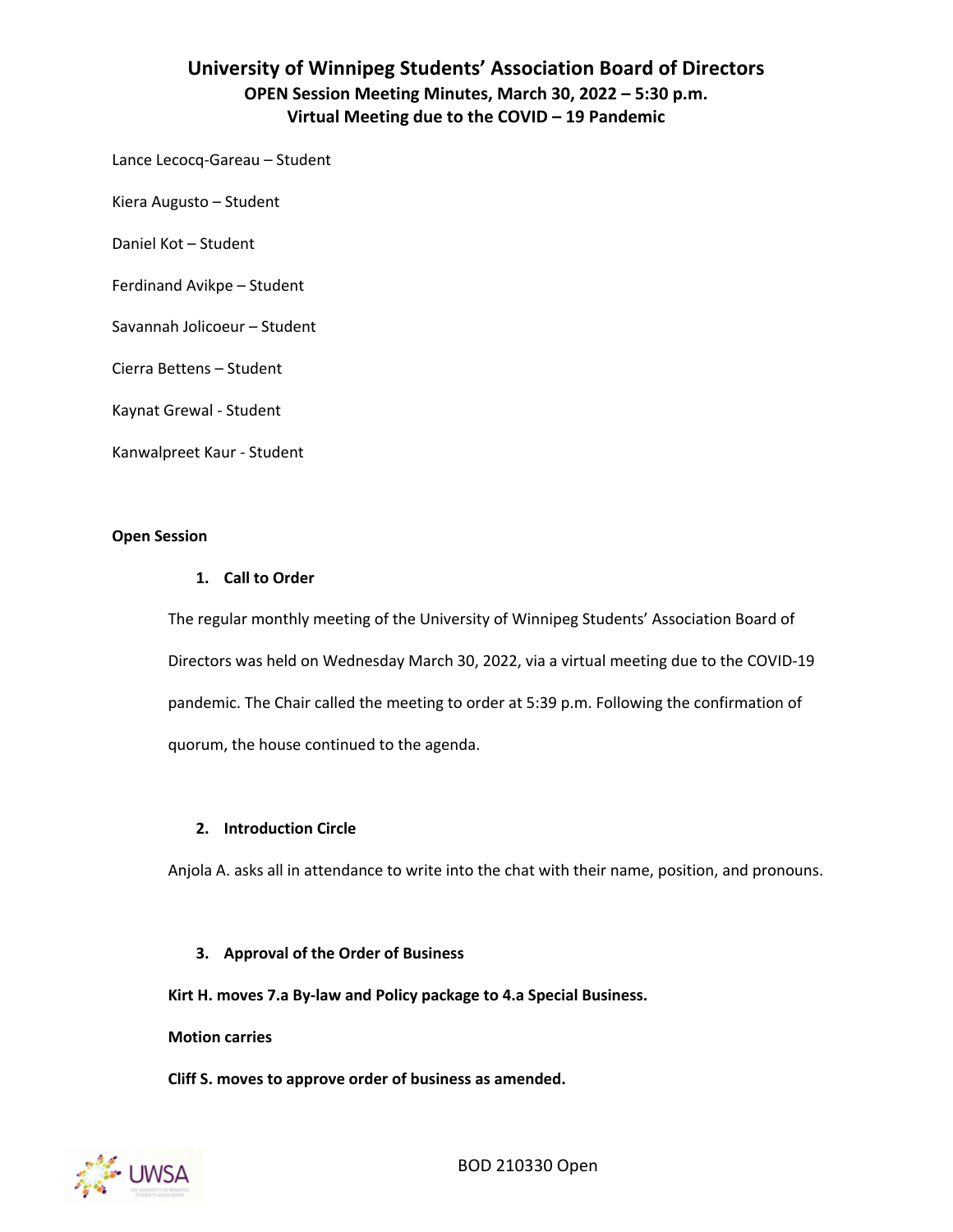#### **Motion carries**

- **4. Special Business**
	- **a. By-Law and Policy Package**

**Thomas H. speaks to this and reads through the By-Law Package that has been posted, explaining the different sections. Most of the package is cleaning up language, and old by-laws that no longer are relevant. Key change is to how quorum of the UWSA Board of Directors meetings will work, resembling the way UWSA Committees work. The Chairs, and Secretary will no longer be counted towards quorum meaning that if one must miss a meeting they don't count against quorum. Co-Directors will both share a seat that is counted towards quorum, this brings down the number needed for quorum and eliminates co-directors cancelling each other out if one attends and the other doesn't. All of the by-law changes have been available for the last month on the website.**

**Cliff S. moves to approve By-law and Policy package from February 2022**

#### **Motion carries**

#### **5. Consent Agenda**

- a. Reports
	- i. Executive Reports
		- Kirt H.
- He had a meeting with administration to improve help provided to Ukrainian students.
- He has been working to help improve the experience of PACE students.
- There has been disproportionate resignation of UWSA workers.
- Finding new office space for student group.



BOD 210330 Open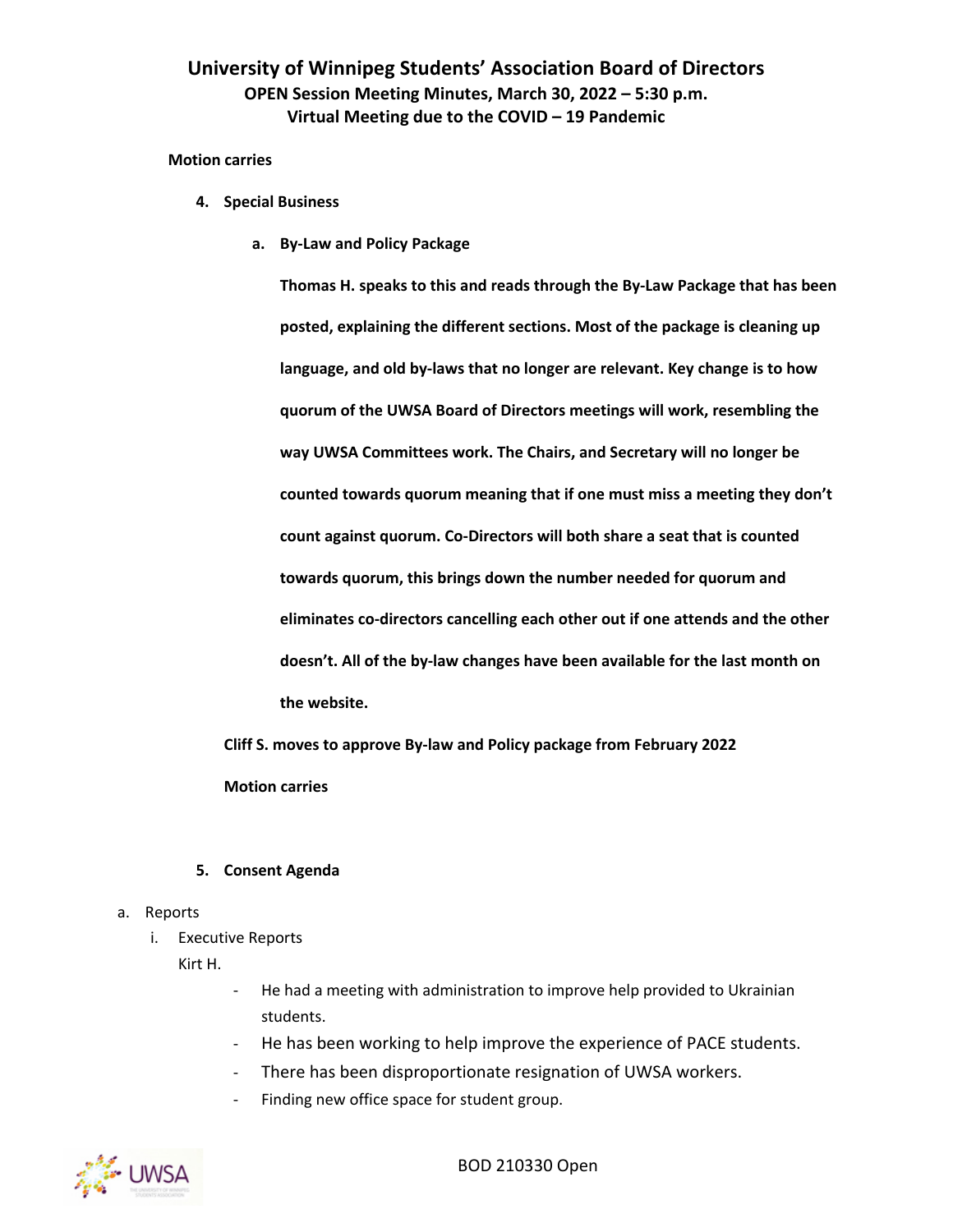- He suggested that there should be a strategic meeting to transition from old to new board.
- He met with some MLAs concerning International Students' Health Care plan. Current minister is not willing to meet.
- Meeting with lawyers to discuss roles and responsibilities at the UWSA
- He has been working to introduce Cricket to the University sports calendar.
- Reviewed the UWSA By-laws, and Budget draft.
- Kirt reads out a statement:

Good Evening fellow students and UWSA Board Members. With everything going on, tonight, I want to read out a statement that I have prepared. It is written from the heart, so all I ask is that you listen to it with an open mind.

This has been a tough few weeks. Tough on me, tough on our staff, tough on the board of directors, and of course, tough on the UWSA and the entire student body.

As someone in a leadership position, I expect a certain amount of politics. However, this has gone too far. Right now, our student union is in trouble, and as President, I will do everything I can to resolve our outstanding issues and move us forward, together.

As leader, I want you all to know that I take accountability for this situation. While I don't agree with everything that has been said about me, I want you to know that I see what is happening and it keeps me up at night. When students get together and write a letter criticizing me, for example, I hear them. I take it seriously. When I have an executive member who is making complaints about me, I hear them too. I take it seriously.

However, things have gone too far and are spinning out of control. Small incidents are being taken out of context and twisted to be something they are not. Not only have people attacked my character and slandered me personally, but the recent vote was suspended and the students collectively have not had their vote count.

There has been lots of discussion around our Positive Space Policy. The irony is that this has not been a positive space for me. My mental health has suffered. My physical health has suffered. While some would portray me as a bully, in many ways, I am the one being bullied here. I do not say this for sympathy, I only say it to pull back the veil on what is really happening here.

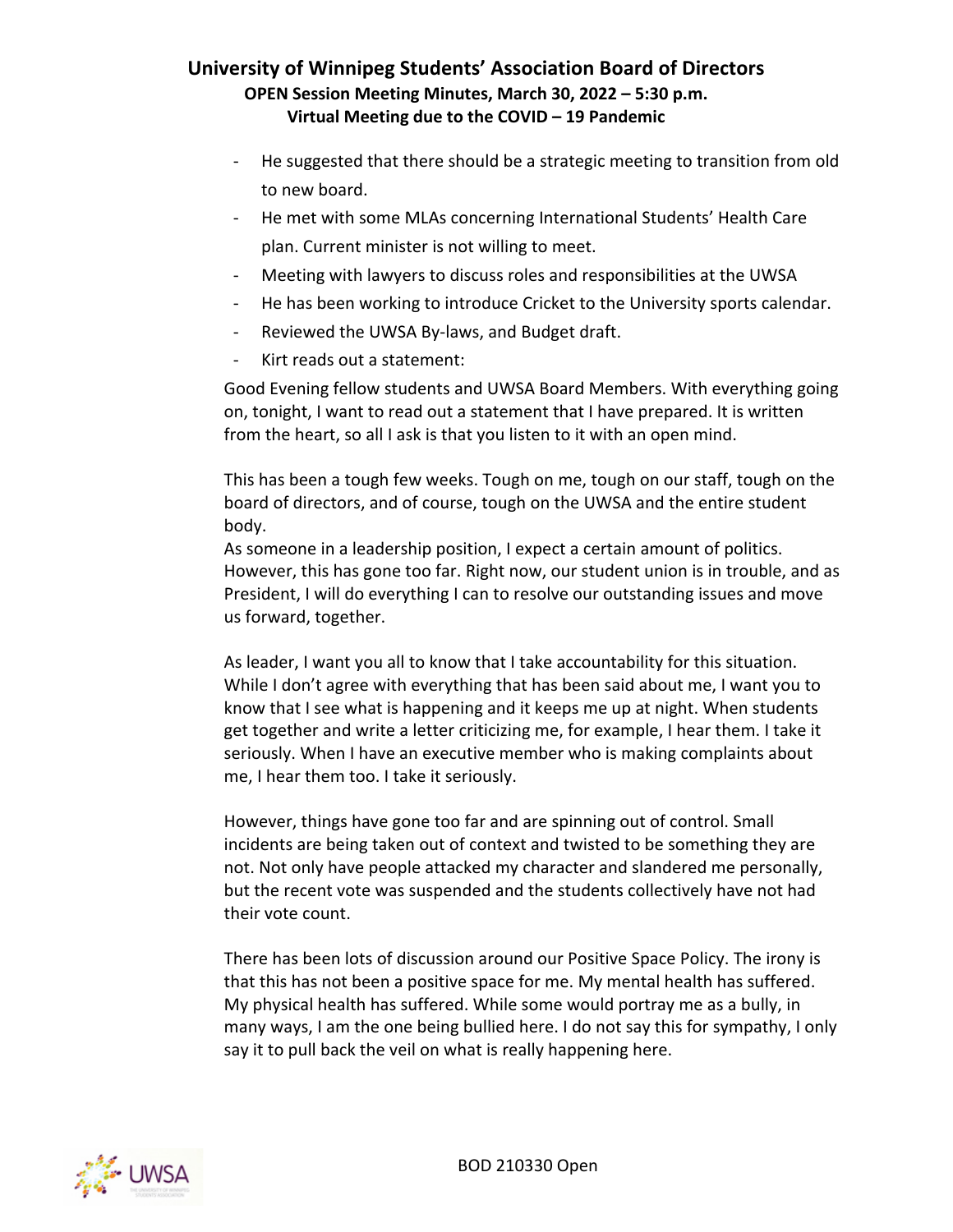My whole life I have dealt with challenges. Some of them personal. Some of them external. And it is not lost on me that, as a person of colour, sometimes we are targeted in ways that others are not. In instances like these however, the very tools that are designed to protect me and other marginalized students are being weaponized against individuals of those same groups. Thankfully, as of last night, the EAB has recognized that they were not authorized to suspend, or recommend the suspension, of the election results. These results, per the UWSA by-laws, must now be ratified. Thankfully, cooler heads have prevailed.

I hope that this brings our organization together and helps us move forward. However, I worry that there are some who want to pursue their own personal agendas. That they want us to spend our whole year on investigations and arguing. Sometimes arguments can occur but they want to make it so that we get nothing accomplished despite our disagreements.

On the other hand, I would rather move forward as an organization and work collaboratively with all of you. I would like to hold strategic planning meetings with the board. I would like to initiate advocacy campaigns with the administration and government. I would like to host fun events, identify new supports for students, ensure that our organization runs smoothly, and make it so that the UWSA is left in a stronger position at the end of my term than it was at the beginning.

I know that not everyone on this Board voted for me. But 75% of voters did. The election is now behind us. I ran uncontested, and next year, the people who do not like me will have a chance to vote for a new candidate that they support. But for the next 365 days, I would ask that everyone put down their anger and try to work together. It will not be helpful if we spend our entire year fighting each other. This is not for me, but for the UWSA and for the students.

Jonathan H.

- He has been working with CKUW Radio Station.
- Working on missing and murdered indigenous women and girls event
- Working with Eishia Hudson's family.
- At conference currently for residential school survivors, been an intense 2 days,
- Speaking with a group about Crypo-currency awareness event and workshop

Reza H.

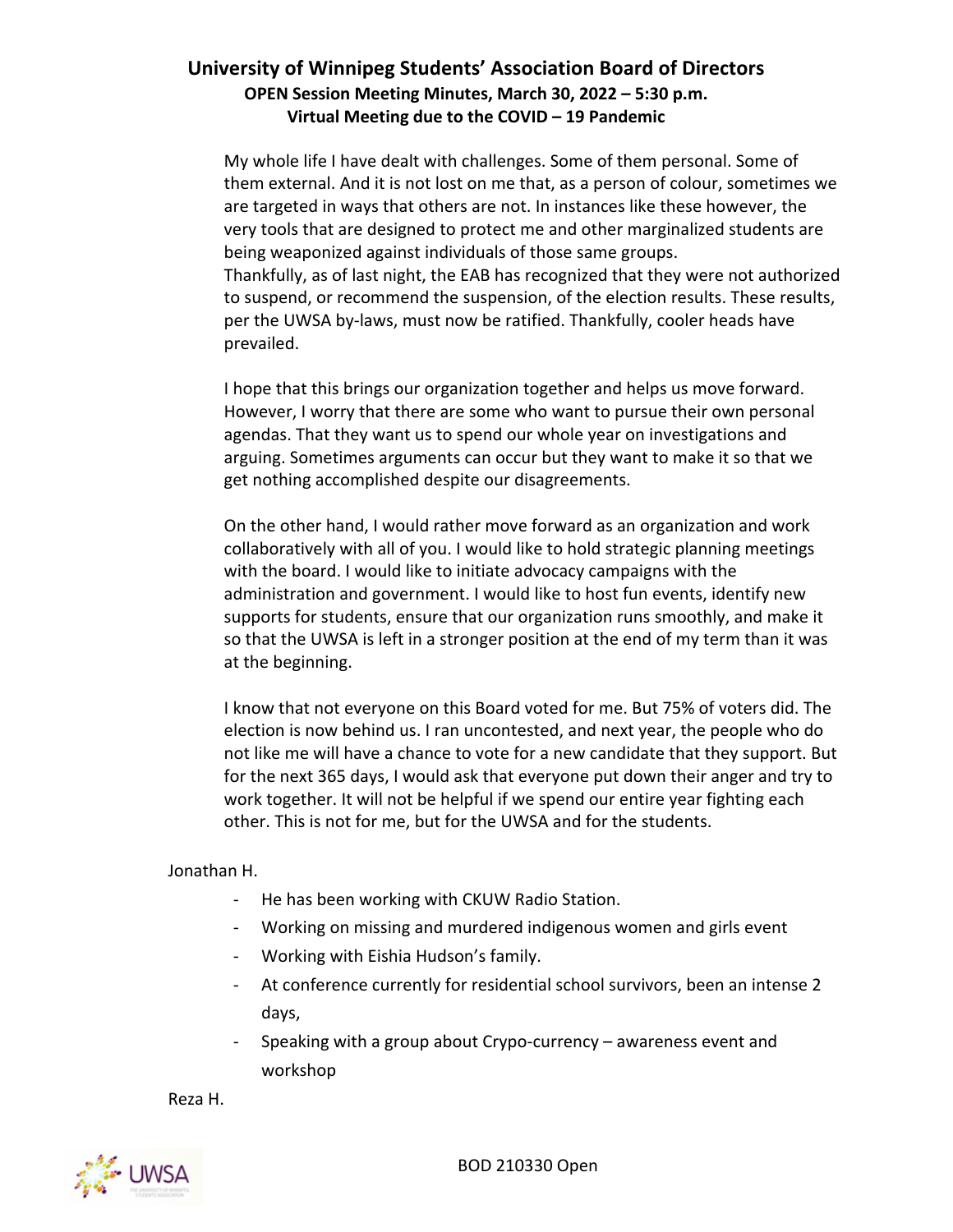- Been working with advocacy cases
- He attended the board of regents' meetings and senate committee meetings.
- ii. Director Reports

Sarah A.

- Met with Ted and Thomas about the More Than a Door campaign
- Met with Karolya about the accessibility training module, had their last meeting with the external person and will adapt information into all to the UWSA training for accessibility

Umar A.

- This month was slow.

#### Bedel S.

#### **Three internal Meetings:**

- *1. UWSA Annual General Meeting (AGM), March 16, 2022, at 5:30 Pm.*
- *2. Finance & Operations Committee Monthly meeting, March 09, 2022, at 11:00 am.*
- *3.* Election Accounting Board meeting 220308 March 08, at 5:30 pm

#### Adhiraj M.

- Slow for him.
- Jude O.
	- Was able to have a meeting with the International Student office about their handbook and give them input regarding international graduate students.

Dagen P.

- Mostly focused on helping Merchants' Corner and getting transit supports for students over there.

Cliff S.

- Passed on some mature students' issues at PACE to Reza H. and been answering questions for student groups

Shawna P.

- Been having a tough time and contracted covid
- b. Minutes

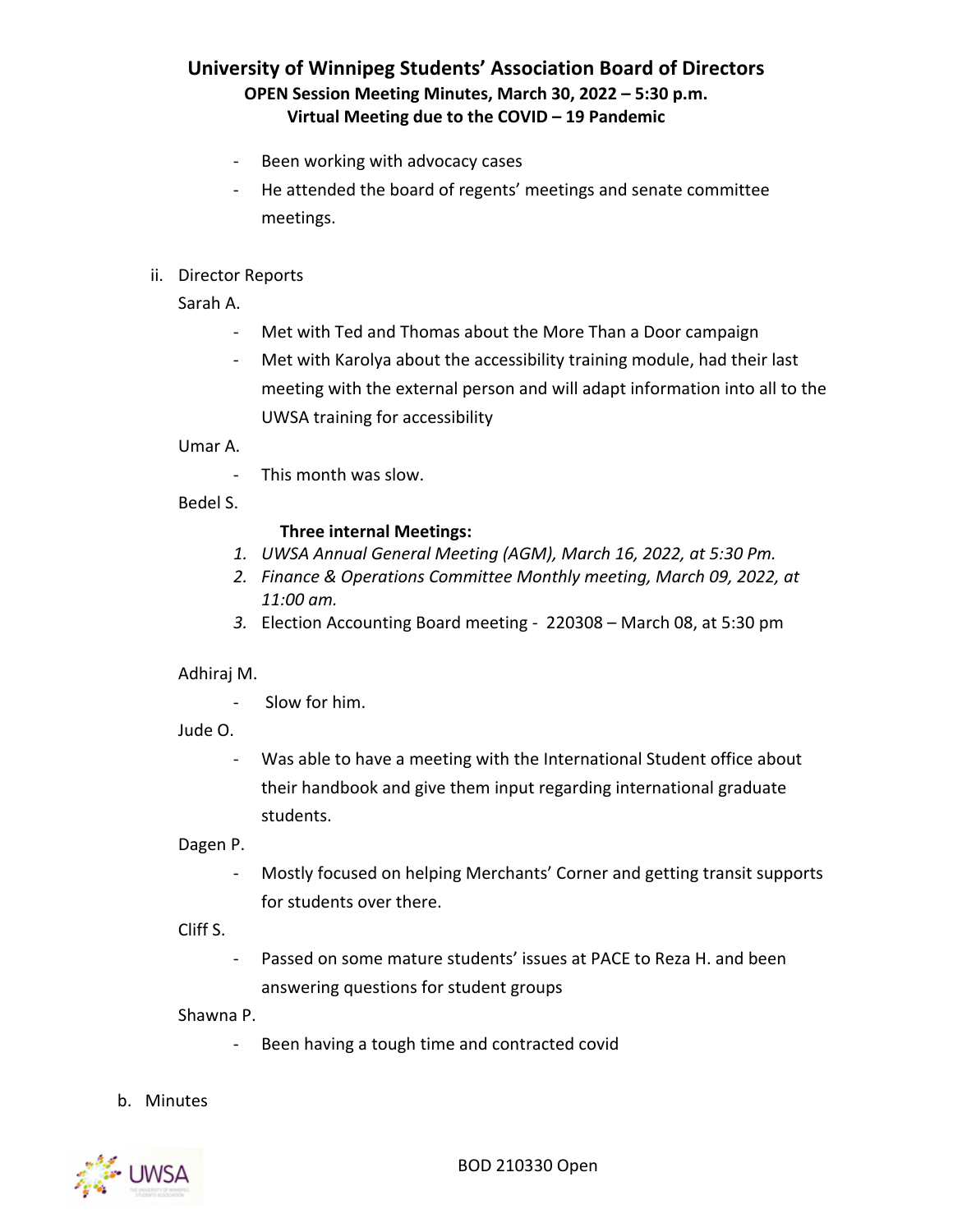- i. BOD 220126 OPEN
- ii. B&P 220211 OPEN
- iii. CERC 220121 OPEN
- iv. DMC 220113 OPEN
- v. DMC 220127 OPEN
- vi. DMC 220210 OPEN / DMC 220210 BUDGET 22/23
- vii. EXEC 220218 OPEN
- viii. F&O 220216 OPEN
- ix. SSC 220126 OPEN
- x. BOD 220310 OPEN
- xi. SIAC 220224
- xii. AGM 2022 Minutes

#### **Kirt H. moves to approve entire consent agenda omnibus**

#### **Motion carries**

- 6. Communications
	- a. Finance and Operations Presentation
		- i. 2021 Financial Statements
		- ii. 2021 UWSA Report of the Auditor

T. Hanan explains that at the Annual General Meeting the UWSA Auditor, S. Hall, went through the financial statements and report of the auditor.

iii. Budget 2022/23 Draft

O. Olaleye goes through the 2022/23 budget and leaves an opportunity for anyone to ask questions.

**Kirt H. moves to approve the UWSA Budget 2022/23 Draft Motion carries.**

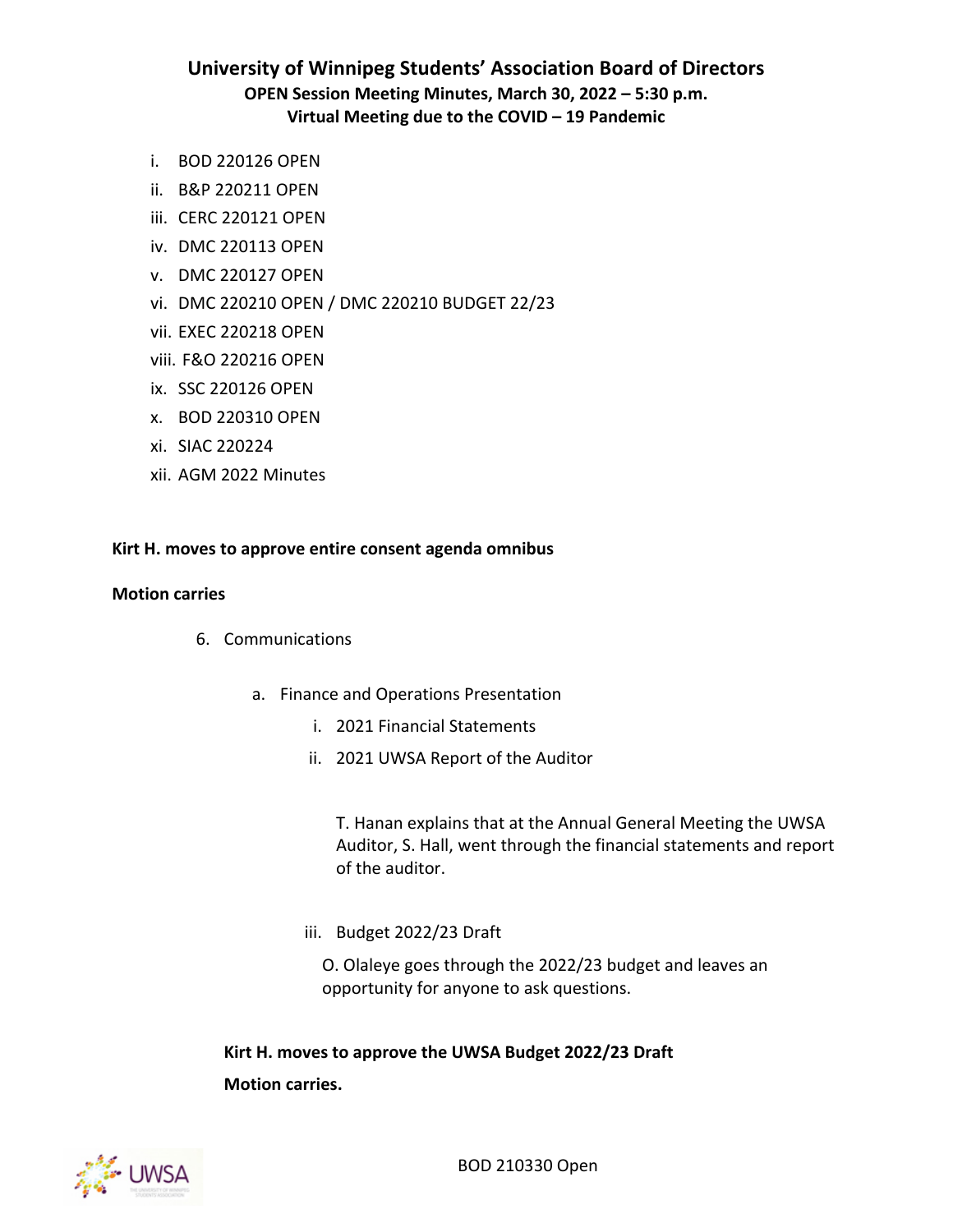- b. 2021/22 Report of the Board of Directors
	- T. Hanan summarized the report.

## **Dagen P. moves to approve 2021/22 Report of the Board of Directors Motion carries**

- c. 2021/22 Report of the By-law and Policy Committee
	- T. Hanan summarized the report.

## **Kirt H. moves to approve the 2021/2022 Report of the By-law and Policy Committee**

## **Motion carries.**

d. CEC & ECF's Election Reports

T. Hanan explains to everyone in attendance that the Chief Election Commissioner and Election Campaign Facilitators submit their final report after the closure of the election.

**Kirt H. moves to approve the final report of the CEC and ECF for the 2022** 

## **General Election.**

**Motion carries.**

## **Cliff S. moves to ratify the election results as the EAB submitted;**

Kiratveer (Kirt) Singh Hayer - President

Jonathan Henderson - Vice President External Affairs (2-year term)

Arts Director – Umar Awan

Business & Economics Director – Jaspinder Kaur Dhillon

Community Liaison Director – Sarah Anderson

Emerging Leader Director (2-year term) – Shubhdeep Kaur



BOD 210330 Open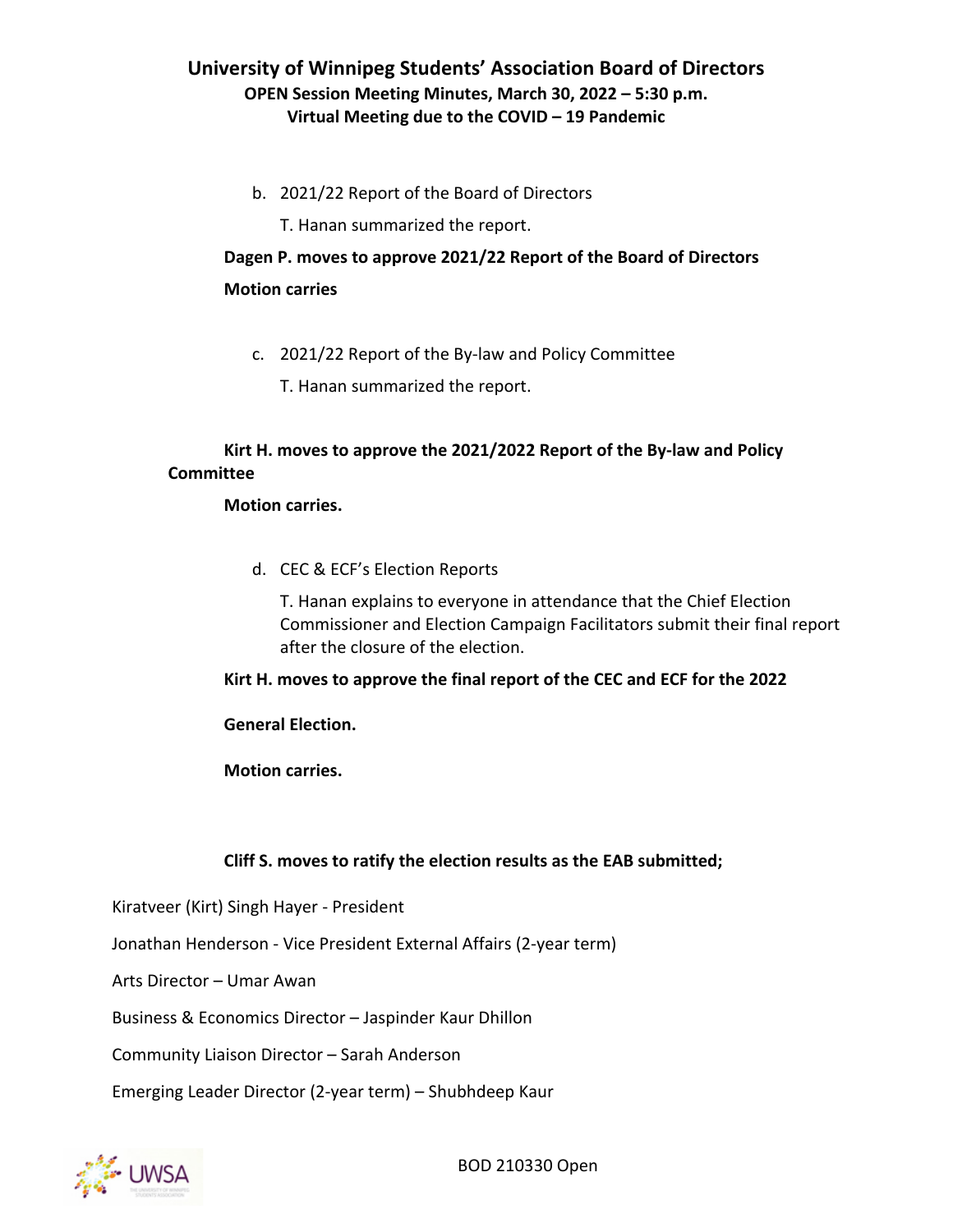International Students' Director - Tomiris Kaliyeva & Christine Quiah (Co-Directors)

Part Time/Mature Students' Director – Clifford Stornel

Racialized Students' Director – Oyin Akinboye

Recreation & Athletics Director – Vandan Khunt

Science Director - Kaynat Grewal

Student Living Director – Vlad Samon

U-Pass Referendum Question

Option Votes

Yes 564 (87.0%)

No 84 (13.0%)

Transformational Library Renovation Referendum Question

Option Votes

- Yes 318 (54.1%)
- No 270 (45.9%)Motion carries

#### **Motion carries.**

#### **7. New Business**

a. Student Group Letter Discussion

The Chair introduces this topic: at the 2022 Annual General Meeting of the UWSA, an open letter to the UWSA was presented on behalf of 12 student groups. The Chair leaders a circle to address this letter:

- Kiera A. Feels it is a ridiculous that the EAB approved Kirt's results, and waited 6 days to share that decision.
- Avery K. agrees with Kiara

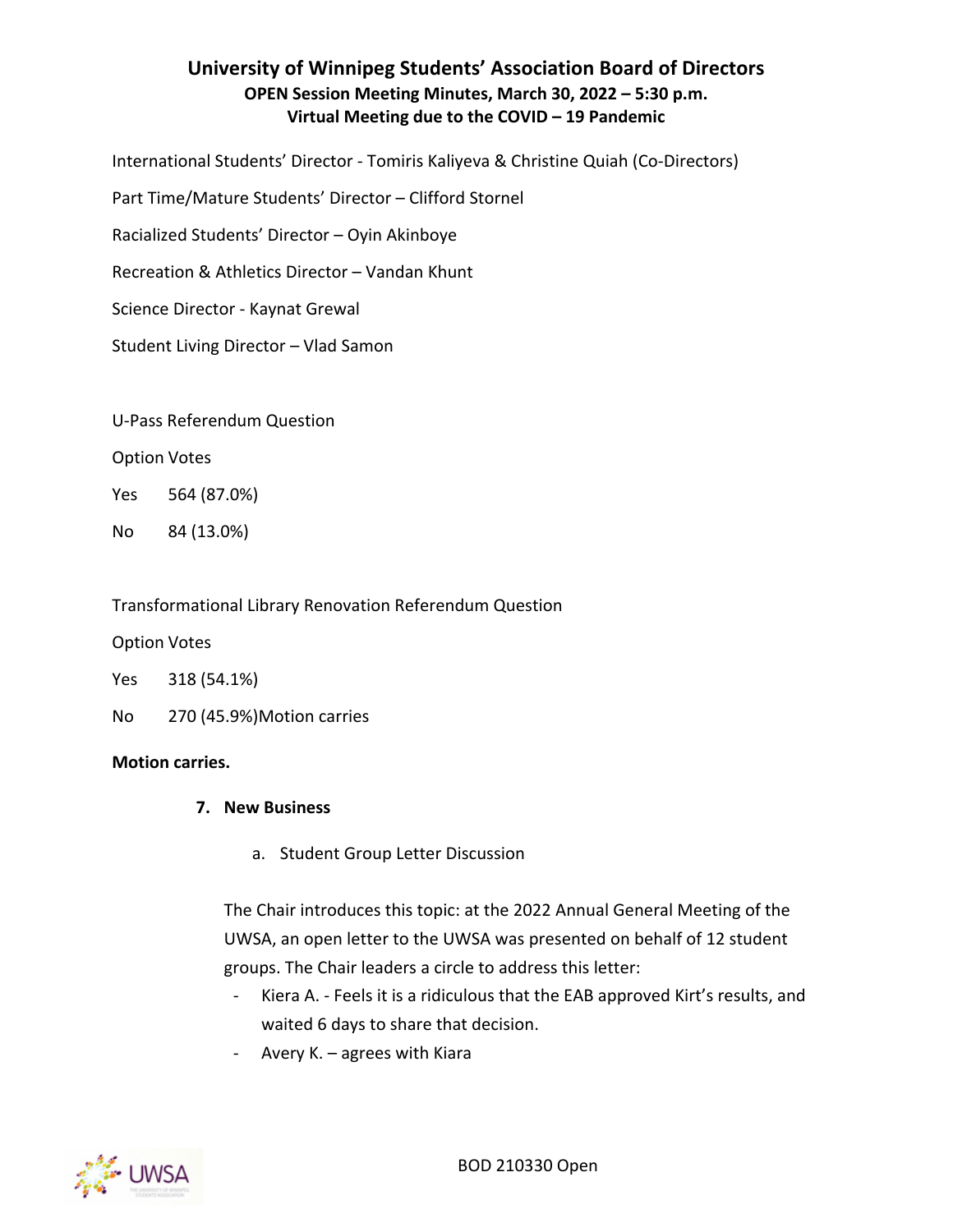- Cliff S. Would like answers as to why it would take 6 days for it to take to hear this and does not know why it took so long. It was decided on the 24<sup>th</sup> and it was only announced today. It feels like that information was kept from students.
- Dagen P. Cliff S. raises valuable points, there is a section of the students that do not have faith in the organization. The UWSA and the board need to find a path forward and think about the feeling of disillusion with this institution students have. Lots of this gets turned into who said what.
- Savannah J. I would like to know what specifically the UWSA has done to acknowledge and what discussions were had internally regarding the concerns brought forward in our open letter?
- Jeremy **K. –** Very little was done outside of a post on what is going on, there was very little done to inform the public about the issue. Had to search for information to find it.
- Karn S. Believes the board and students should respect and follow the election result.
- Kaynat P. We should go with the results since 75% of students voted in favor.
- Sarah There is lack of transparency in terms of our lines of reporting. Out losing of quorum, and maybe we can fix some lines of reporting.
- Kirt H. Aware of everything brought forward and takes it seriously, but a vocal minority are using intimidation tactics to force him to resign. Looking at legal action. Are we creating a governance structure that will prove people's innocence? He will be bringing into the investigation other candidate's cases of pre-campaigning, looking to try and collude and making comments based on race.
- William S. UWSA needs to work on good communications.
- Reza H. This has not been easy. Our students will be the center of any discuss and thanks student groups.
- Shawna P. In full support of students, and acknowledges that not a majority of students voted, only 8.3%. Part of our responsibility is giving students faith in the election system and sitting president. Shawna P. has not felt safe this last year, and when meeting in person was being escorted by security. Looking for a better action than the EAB and lack of action

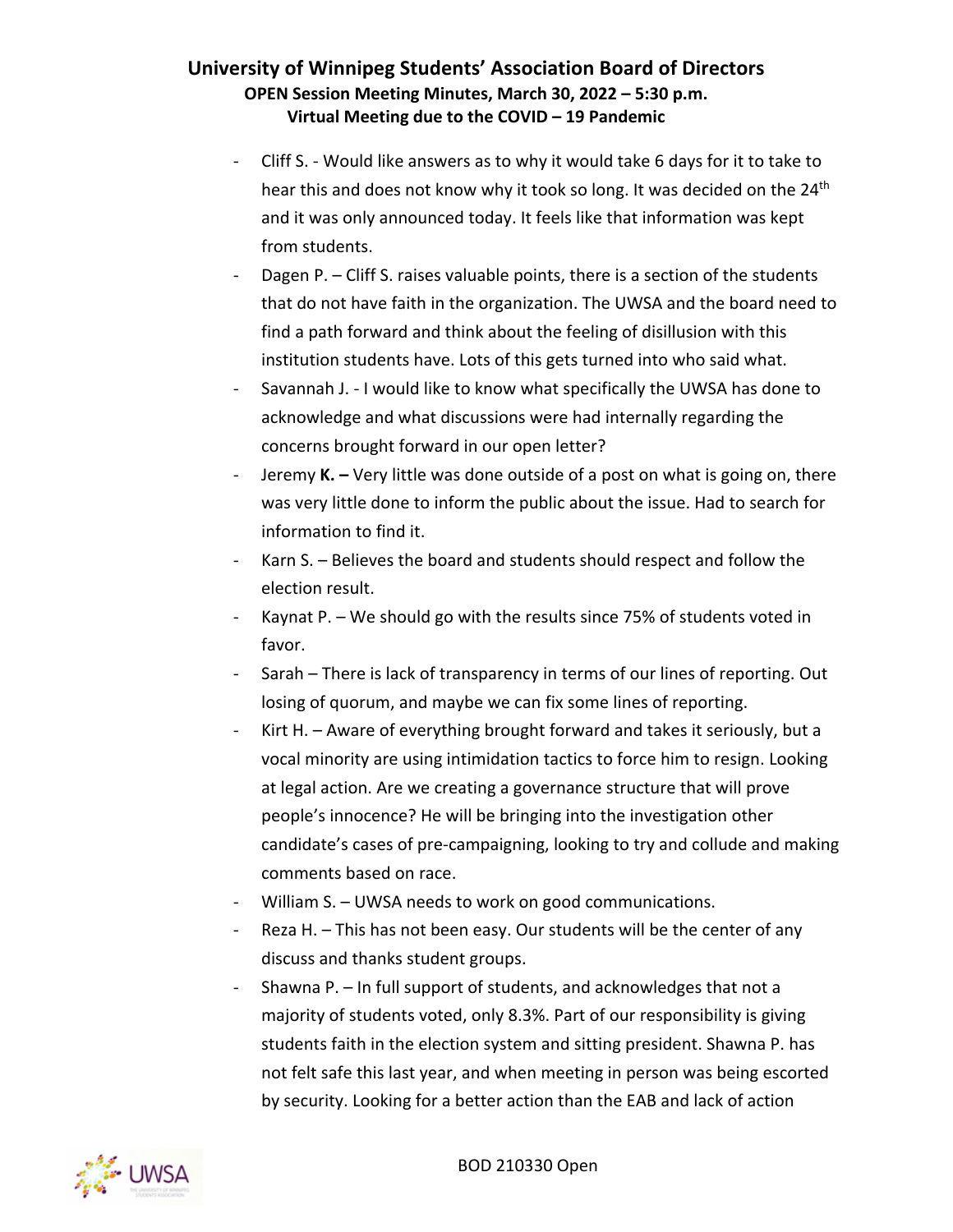shows that we are fine with student groups complaints, more needs to be done. To close the chapter with the UWSA and it has been triggering and wants to see this investigation happen.

- Sarah A. As a board they do have to go through due process. Just because there isn't a result right now does not mean they are not looking at it.
- Kiera S. Understands there is a process that must be done, and it feels like there is a slap in the face not being transparent. Will Kirt's statement from the reports be made public?
- Umar A. does believe we should continue with the election results. 445 students voted for Kirt. A democratic process is open to opinions and criticism. Conflict may occur but does see that the EAB failed to provide mediation when it was supposed to.
- Anjola A. Actions are being taken but cannot comment on much of it and takes responsibility for the delay on the EAB results. And thanks students for coming. Encourage people to participate in a continued way. Staff is greatly reduced right now.
- Cliff S. asks if we are going to send any response to the Student Group letter
- Reza H. explains to publish a statement, we will need the board directive on that in closed session.
- Kiera S. UWSA never sent us any response to our letter the first time, and only found out about this meeting was the posts about it.

**Deep T. moves to enter closed session inviting Harris Leadership for 10 b.**

## **Motion carries**

## **Closed Session**

- **8. Consent Agenda**
	- a. Minutes
		- i. BOD 220310 CLOSED

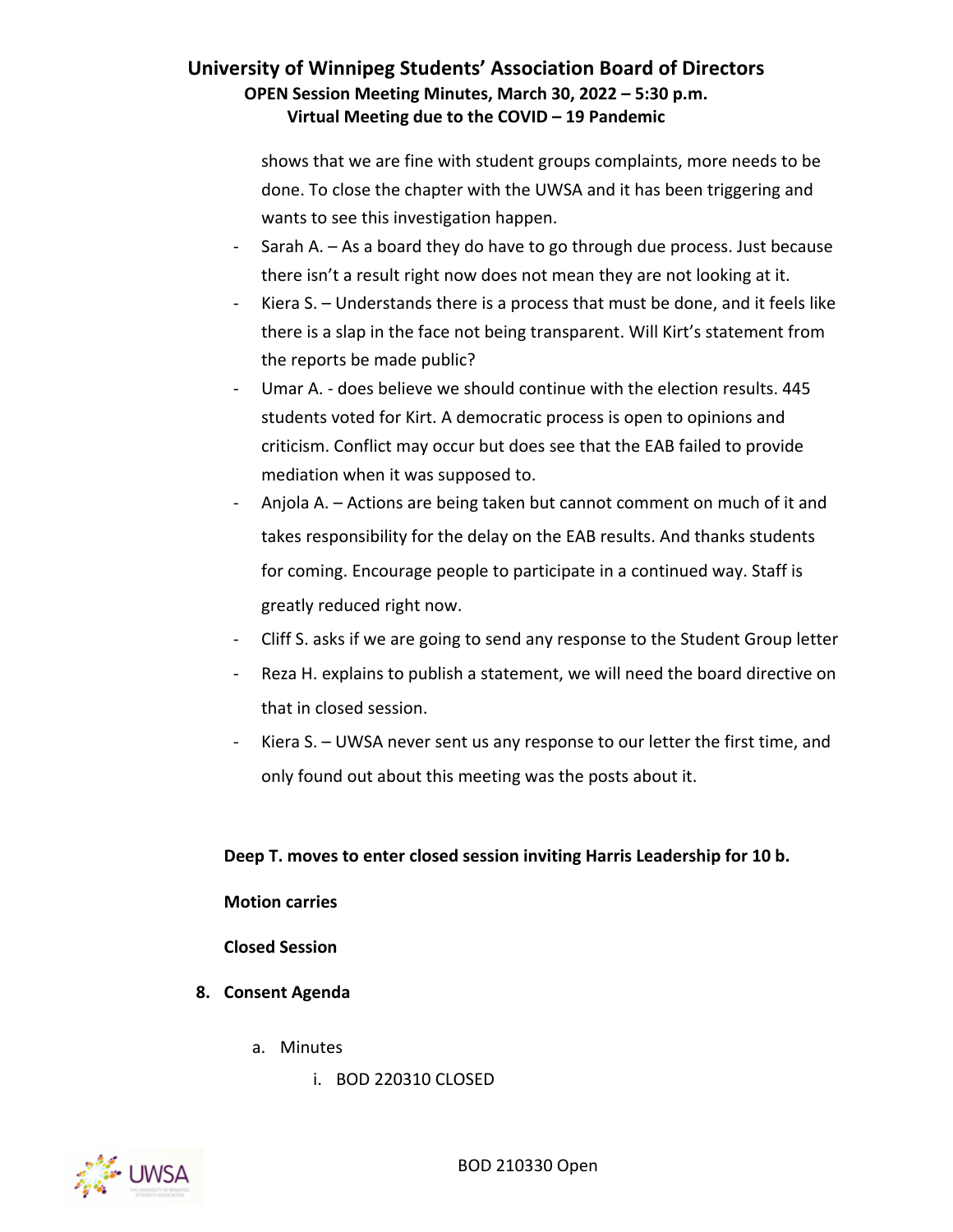- ii. BOD 220126 CLOSED
- iii. EAB 220305 CLOSED

#### **9. Communication**

#### **10. New Business**

- a. Interim COO Contract
- b. COO Hiring
- c. President Concerns

#### **Quorum lost at 8:55PM**

#### **11. Other Business**

**a.** Next Meeting of the Board: April 27, 2022 at 5:30 p.m.

## **12. Adjournment**

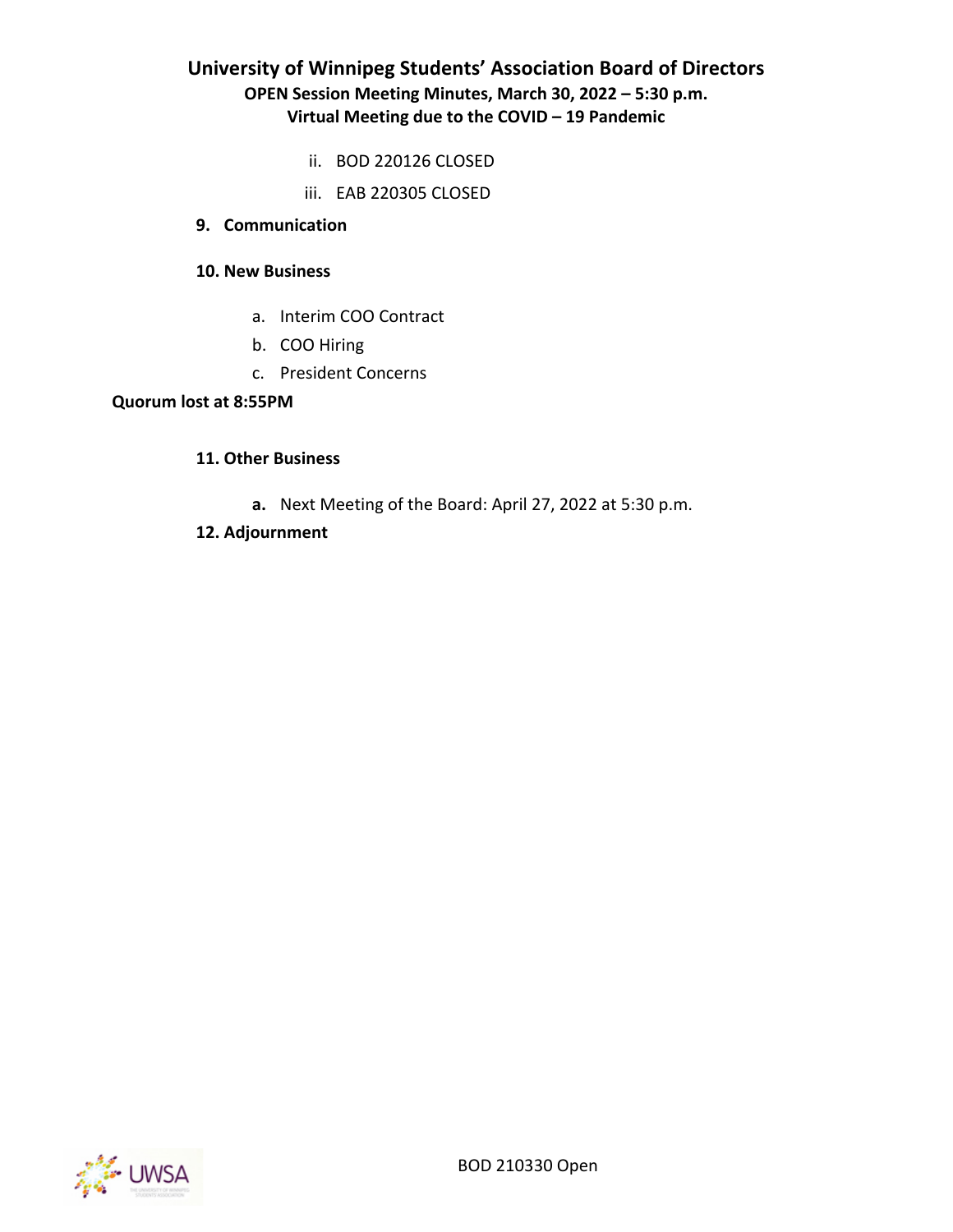#### **In Attendance:**

Ioulia Berdnikova - Executive Director, UWSA Day Care Centre Natasha Hollett - Member/Secretary Cindy Doyle – Member Justin Friesen – Member/Vice Chair Annie Laser – Member Robyn Liddle – Member Kim Paz - Member/Chair Tami Prinslo - Member Nadine Vroom – Member Tara Myran – Member Amy Desroches – Member

#### **Regrets:**

Taylor Homenick - Member Dennis Ng – Member/Treasurer Desirae Mercer – Member Faizan Kahn – Member

#### **1.0 Call the Meeting to Order**

The Chair called the meeting to order at 7:05PM.

#### **2.0 Agenda and Minutes Approval**

**2.1** Motion to approve the March 10, 2022 agenda

**2.2** Motion to approve the February 10 minutes

Moved: Amy/Tami Motion carried by consensus.

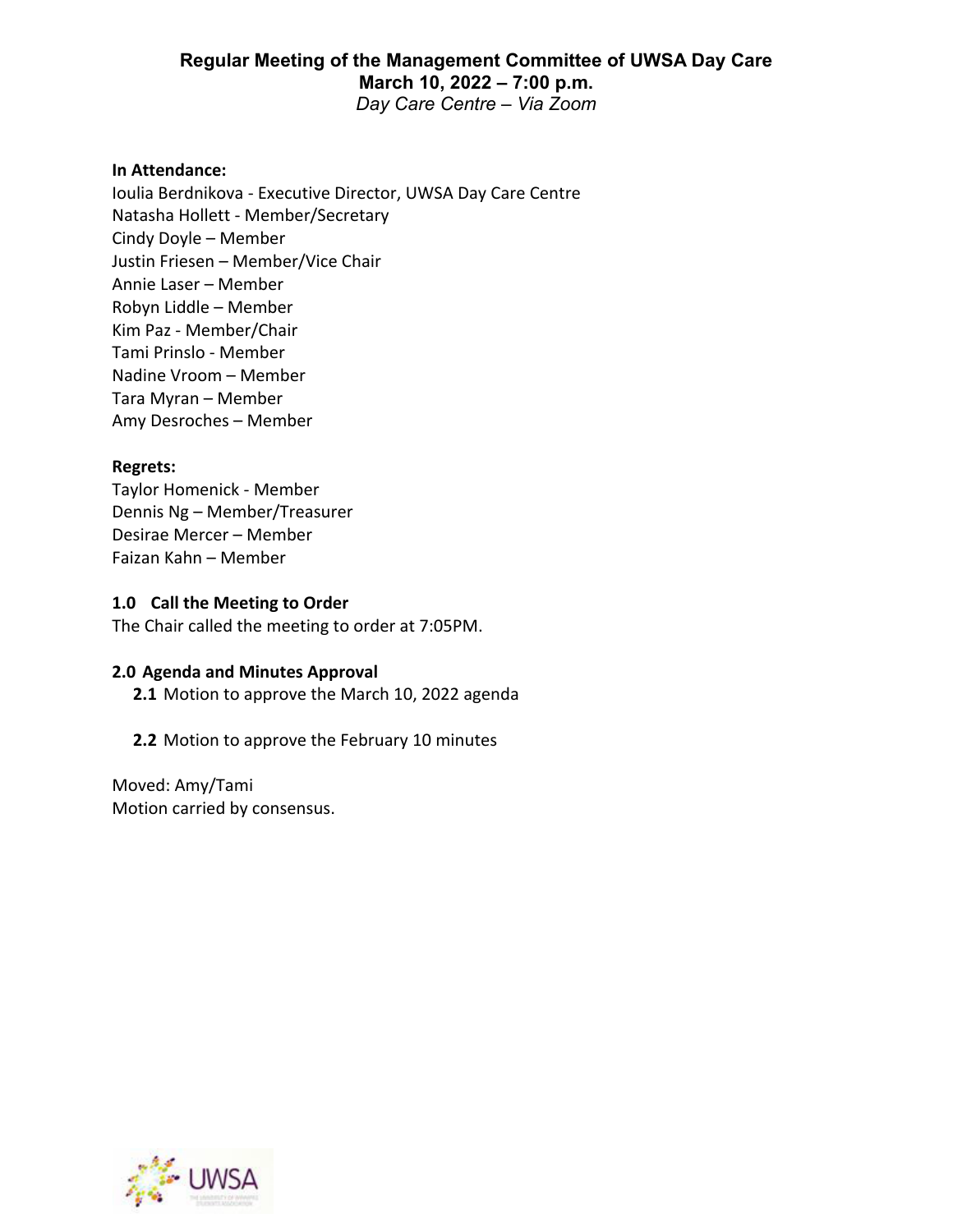## **3.0 Reports**

**3.1** Executive Director's Report Ioulia presented.

## **Enrollment**

The daycare is license for 96 pre-school children and 32 infants. At this time, all spots are full.

## **Staff / Students**

We have 83.33% of staff who trained. Harmandeep received ECE II classification yesterday. Ellen from pre-school will be leaving at the end of March because her family is moving to Alberta.

## **Staff Meeting / PD**

Ioulia is conducting individual check-ins with all staff and is planning to do in-person meetings April 12. There was a special Qdoba lunch for the staff yesterday.

## **COVID**

The daycare has adopted the University's guidelines until the end of April (masks and vaccines). There is enough PPE and we are continuing to clean and sanitize the environment on a regular base. There is one COVID case (pre-school room), the child will be able to return on March 14. We are keeping cohorts in place until farther direction from ELCC.

## **Program**

The Staff are providing many daily activities in each room. The children are now able to go outside daily which they really enjoy.

The daycare celebrated Valentine's Day this year. The music and yoga programs are occurring regularly. Guitar Garry comes weekly, as well as, Ukulady (music and movement activities) and Zoomba/ Zoombinie (dance class). We had creative movement classes with our ballerina parent during February and the Fit Kids program for PS 4,5,6. The Fit Kids program was funded by the Province of Manitoba.

## **Green Space**

Victoria and I submitted all the required documents for the Federal grant. Hope we to hear from them soon about the next steps.

## From Kyle:

*"There is some concern with regards to the construction dates due to some of the discovery on the piping and drainage. Right now we are looking to get drawings done as soon as possible, but there is a lot of discovery needed without snow. My question is operationally, during construction is the daycare yard able to be closed off completely and the children are inside? I believe you have children all year so I want to make sure we are not too disruptive. Right now it* 

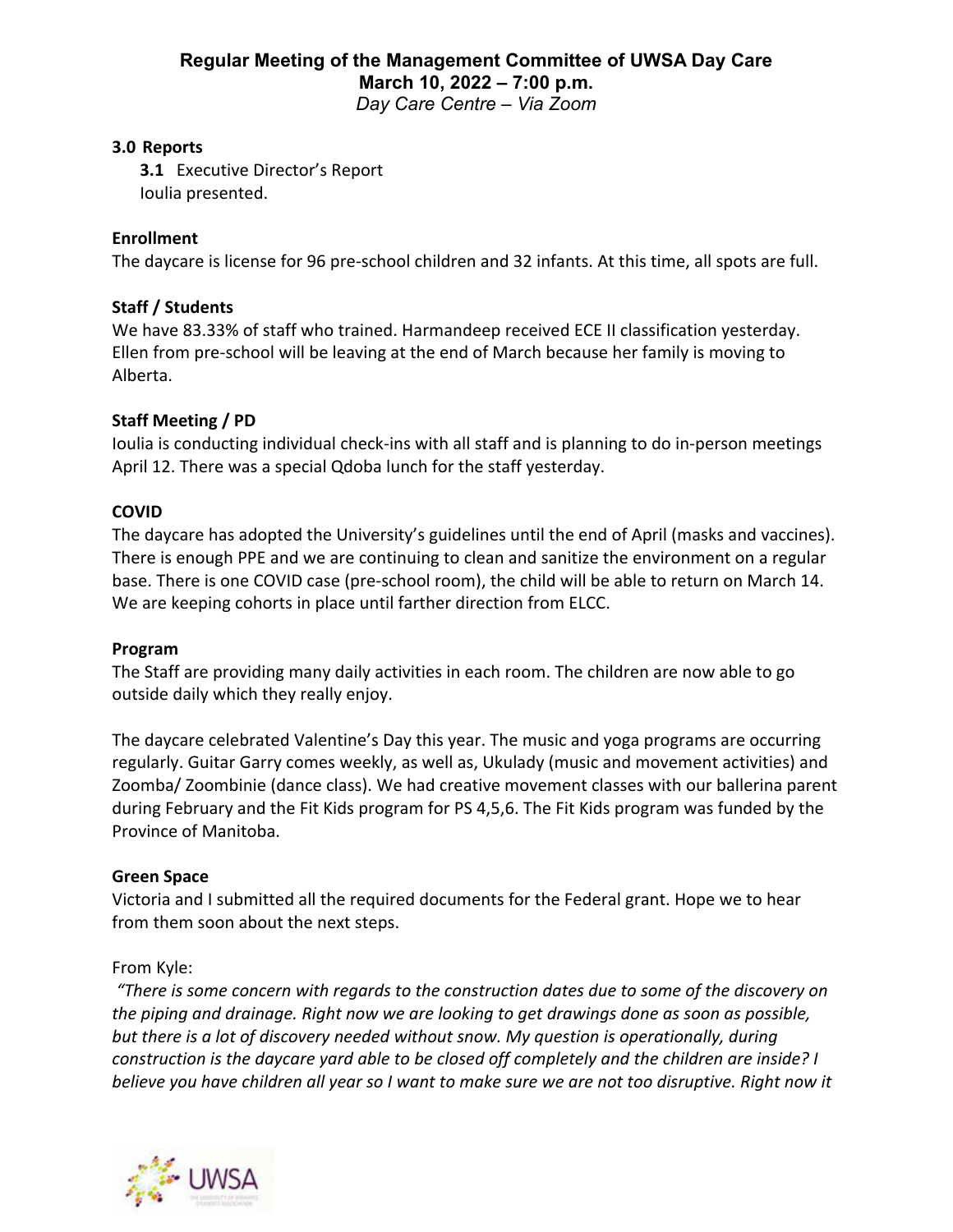*looks like it construction would start early August, then into the fall for construction completion. It would be helpful to know what you had in mind."*

## **Grants**

Ioulia applied for a Business Improvement Grant from ELCC (\$5000 for electronics and programs like HiMama). Victoria and Ioulia are working on the "2022 COVID Response Grants: Adapt" from Winnipeg Foundation (they give up to \$50,000). They will submit it before March 15.

## **Other**

Ioulia met with Wade (Security), Kyle (Director of Physical Plant) and Kevin (Safety Officer) about the recent property violation incidents. They agreed to do staff training on personal safety and fire safety, more camera evaluations/inventory, and review the daycare's safety plan. Ioulia is hoping for a camera to be added in the hall, we will see.

Due to recent announcements, more parents qualify for subsidy. Also, "For children 0-6, child care facilities will receive one payment that covers: six-months of child care subsidies from February 6, 2022 to July, 23 2022, three-months of funding for the non-subsidized parent fee portion from February 6, 2022 to April 30, 2022."

There was announcement about supporting CCAs and ECEs in the field, but there were no further documents.

## **ECE Week**

April 25-29, for the staff the daycare is providing: Monday: coffee mug/water bottle with UWSA daycare logo Tuesday: breakfast Wednesday: jackets with UWSA logo Thursday: food Friday: Celebrations

Motion to accept report: Amy/Annie Motion carried by consensus.

**3.2** Financial Update

Denis to send his report to Ioulia. Ioulia report to the DMC based on her phone conversation with Denis.

The daycare is good financially with a surplus of \$24,000 with one month left until the end of the fiscal year. Last month the daycare went over in the special events section of the budget, but Ioulia is fine with that because this the activities spending for the daycare. The daycare is thinking to start up the fundraising lunches again in April.

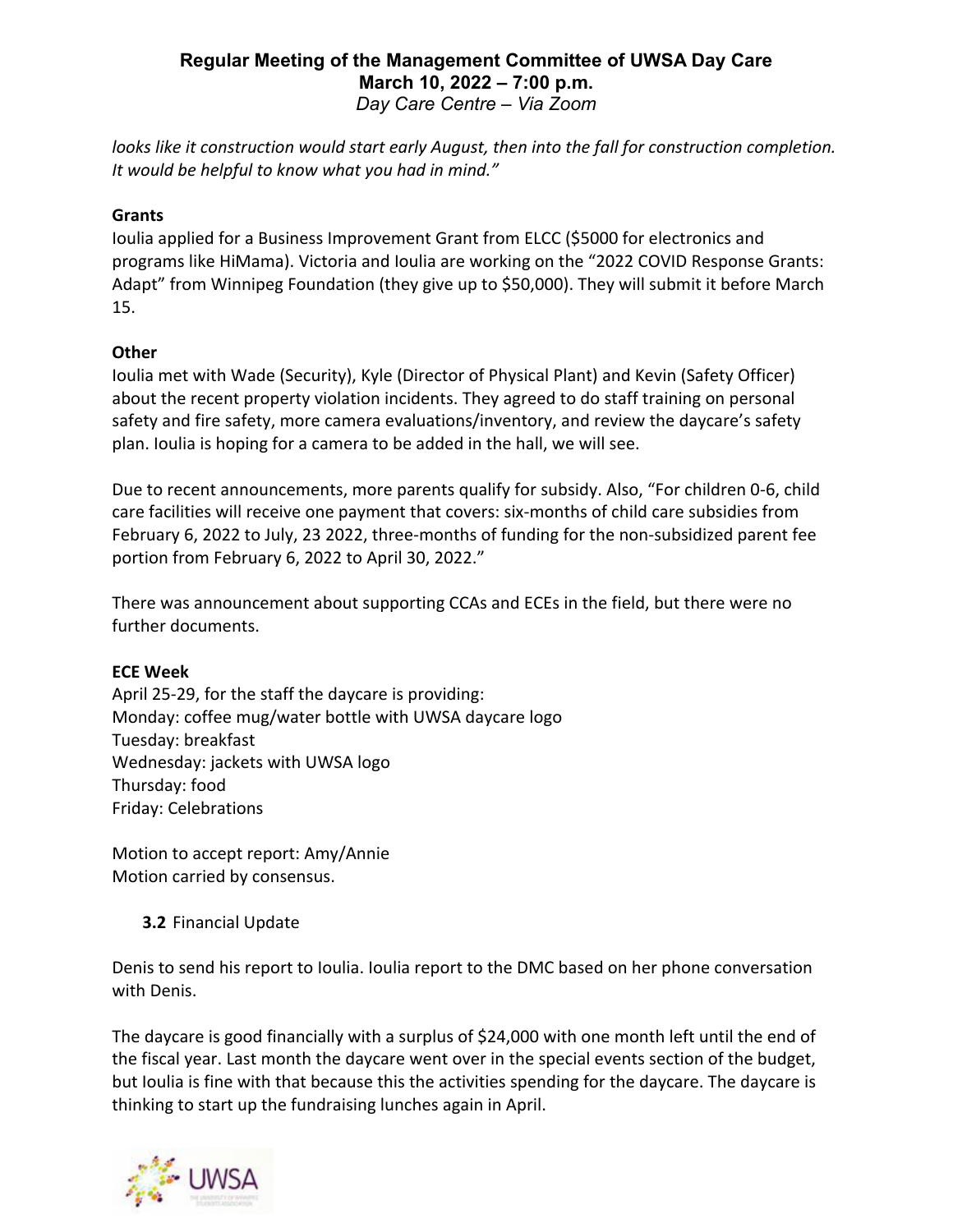Motion to accept report: Tara/Nadine Motion carried by consensus.

## **4.0 New Business**

Nothing to report

## **5.0 Closed Session**

Nothing to report

## **6.0 Next Meeting Date and Adjournment**

**6.1** Next Meeting Date: April 14, 2021 @ 7:00pm **6.2** Adjournment

Meeting adjourned at 7:52PM Moved: Natasha/Robyn Motion Carried by consensus

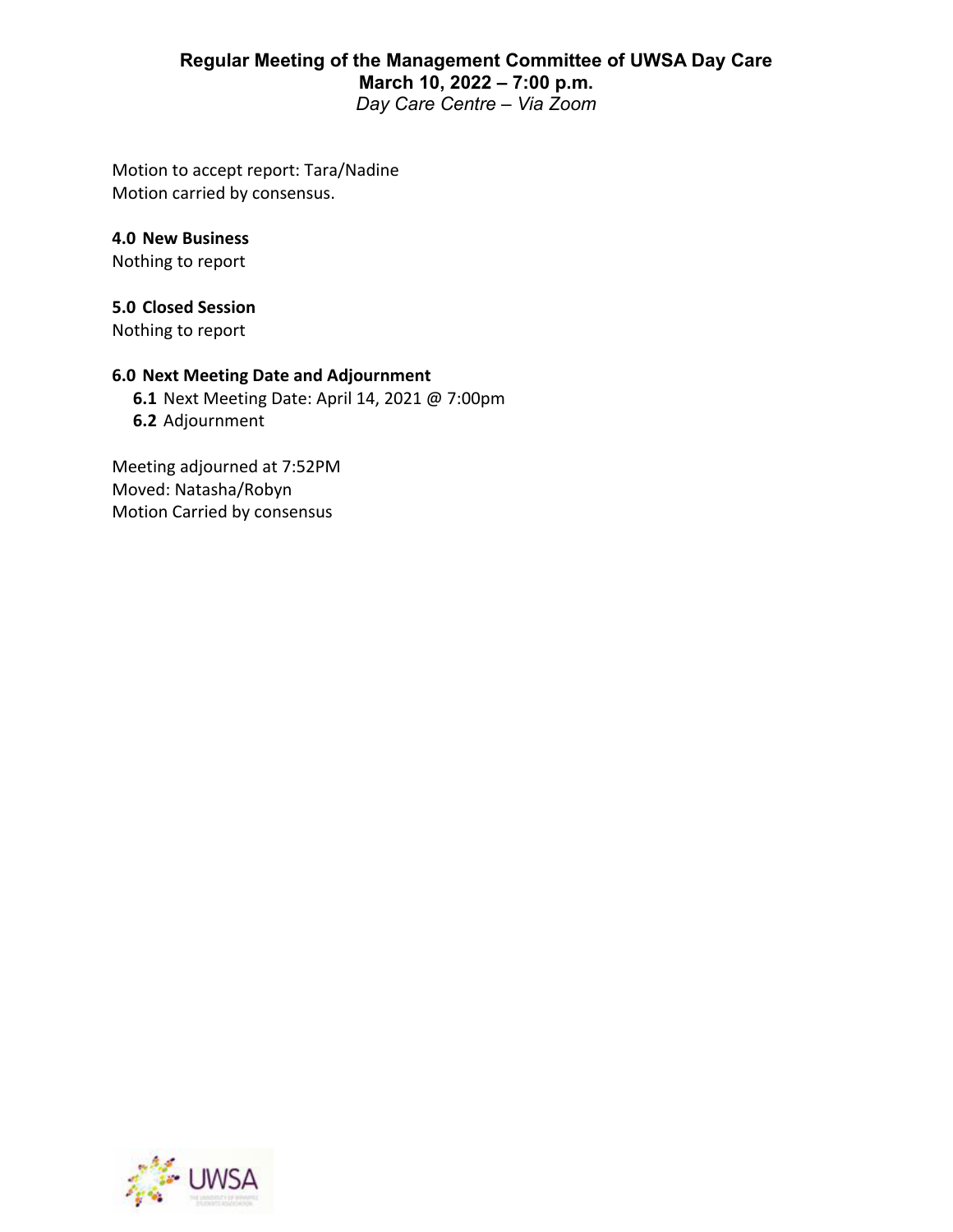# **Executive Committee – Open Session Minutes April 21, 2022**

Virtual Meeting due to Covid-19 Pandemic



In attendance: Chair – Kirt Hayer, President Member – Bedel Shafe'a, Buisness and Economics Director Member – Reza Saker Hossain, Vice President Student Affairs Member – Jonathan Henderson, Vice President of External Affairs

Staff in attendance: Scribe – Thomas Hanan, Admin Assistant Ted Turner, Special Projects Manager Ioulia Berdnikova, UWSA Daycare Manager

Absent: Member – Sarah Anderson, Accessibility Director

Guests: Kyle McDonald, UW Facilities

1) Call to Order

Meeting called to order at 3:34 P.M. following the confirmation of quorum.

2) Order of Business

## **Jonathan H. moves to approve order of business Motion carries**

- 3) New Buisness
	- a. Daycare Expansion Project Architect Motion

T. Turner introduces K. Mcdonald and I. Berdnikova and thanks them for attending. There was a brief about a proposed potential daycare expansion project, and the proposed new expansion would create an additional 32 spaces: 20 infants and 12 pre-school children

They are not looking to approve the project today but to confirm funding to get preliminary documents done so they can fill funding requirements. Today is just about approving money for an architect in order to get materials set up to approve funds.